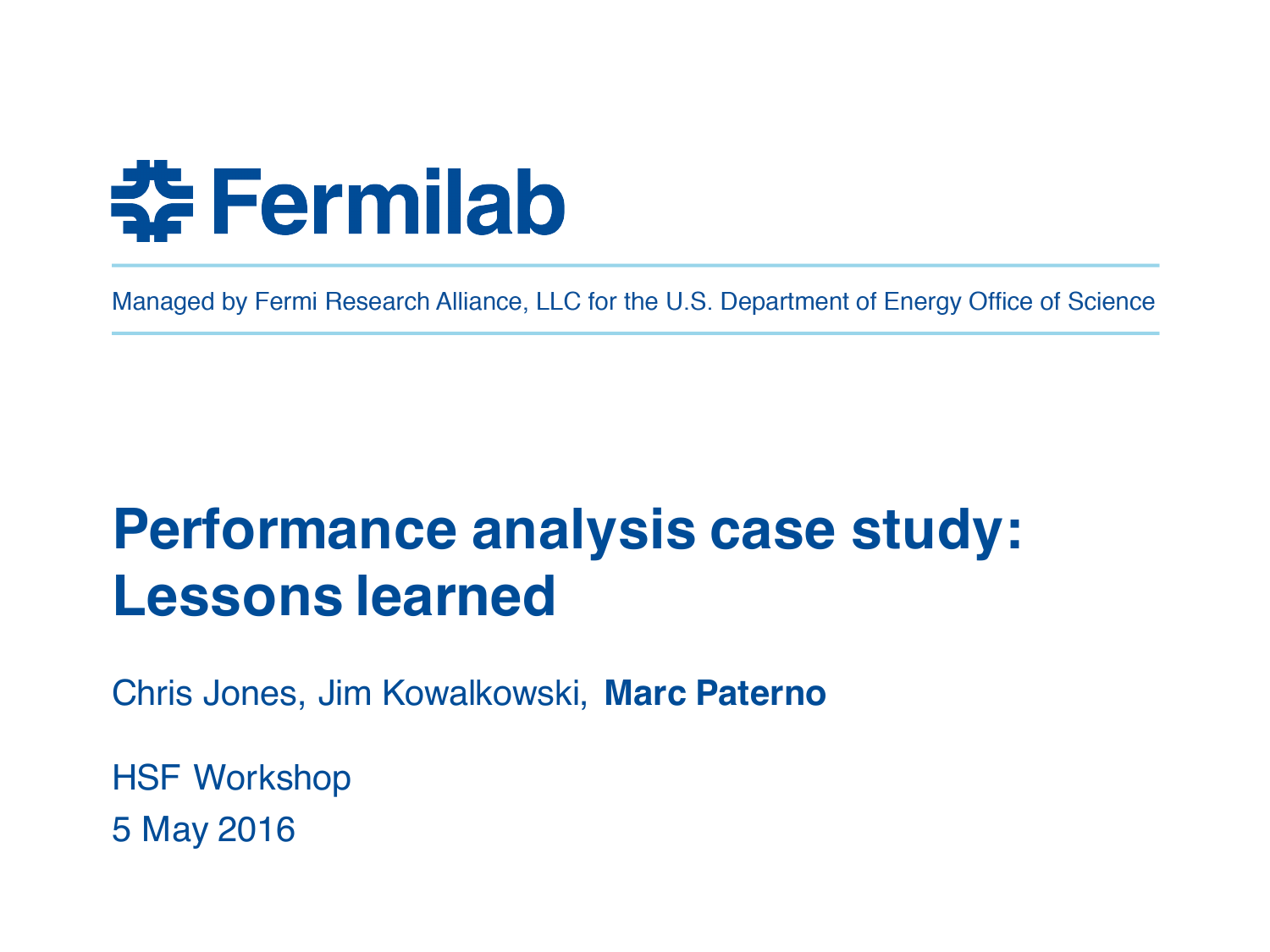#### **Problem**



- Memory in the MC workflow jumped significantly.
- First appeared when a new shower generator was used
	- Far more particles in showers

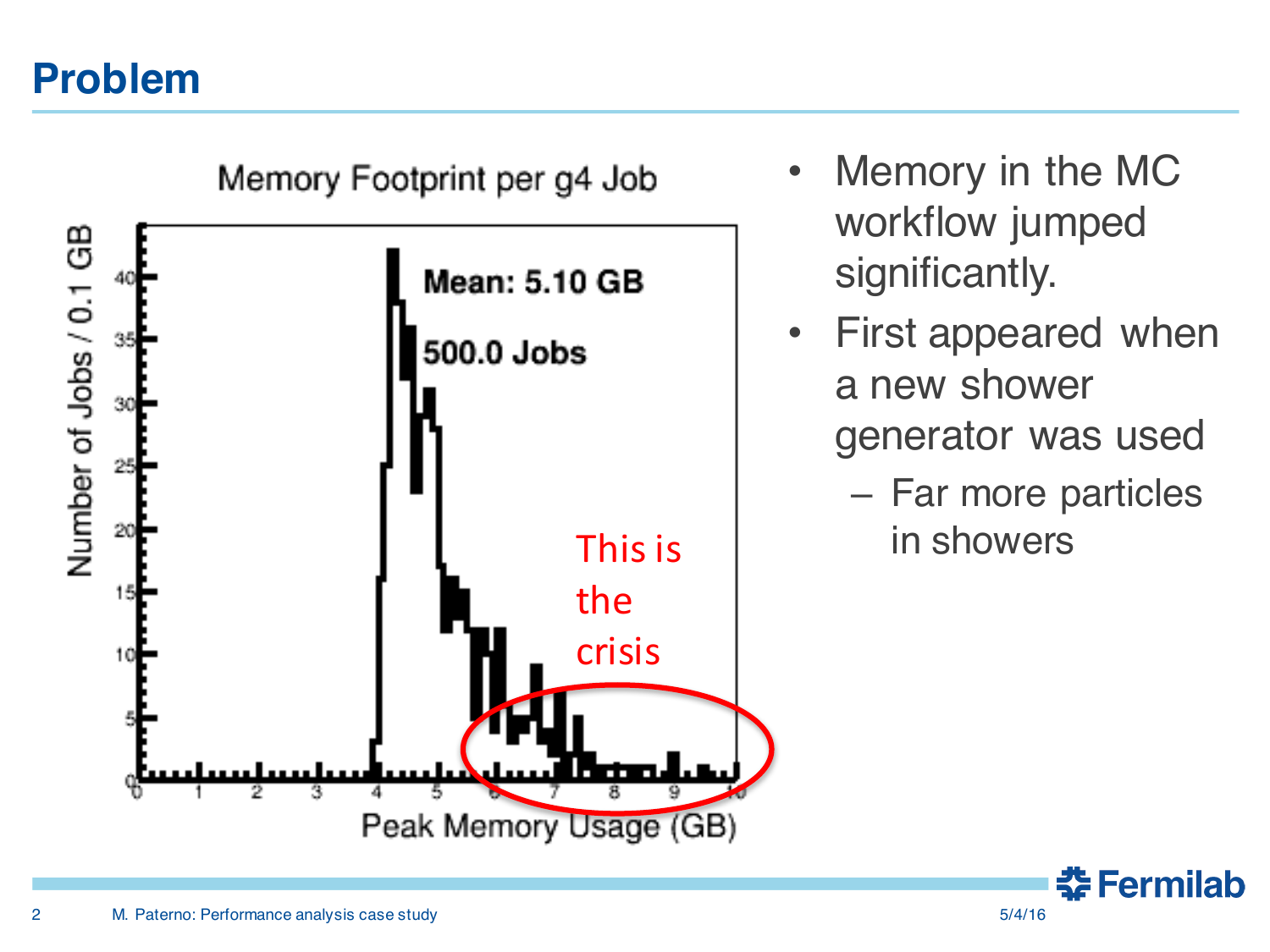# **What we did (1)**

- 1. Identify the actual problem
	- Starting from anecdotal reports
	- Blame originally assigned to the wrong target
- 2. Assemble the team: need the right expertise
	- C++ best practices
	- Codebase being analyzed
	- Performance measurement strategies
	- Use of measurement tools, workflow, managing data
	- Use this as a mentoring opportunity
	- Also needed quick consultations with experiment experts
- 3. Create validation tests
	- Experiments don't always have enough
	- They caught mistakes!

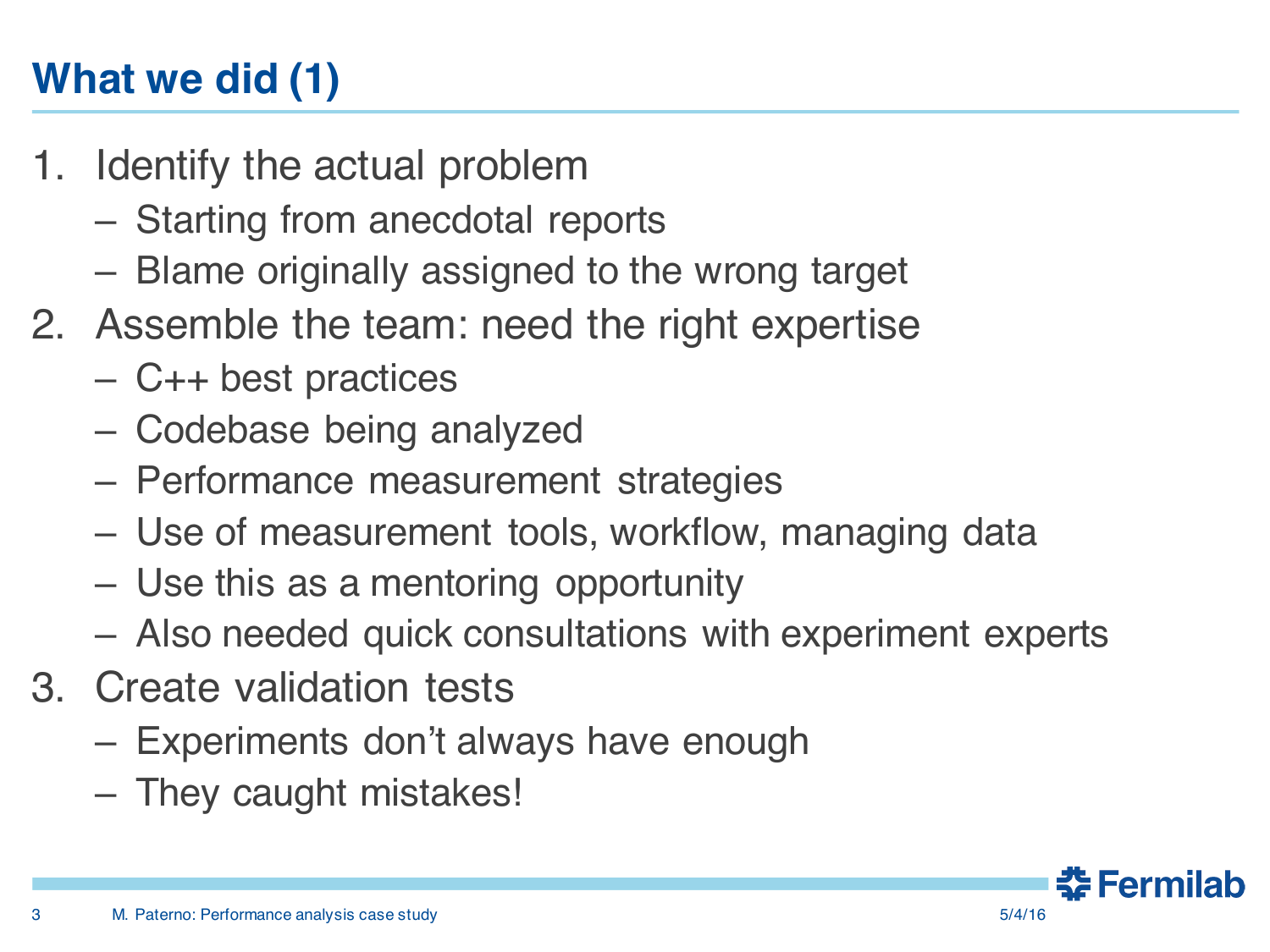# **What we did (2)**

- 4. Make profiling measurements
	- Fast tools are good (internal tools of *art* framework, igprof)
	- For slow tools (valgrind/massif), carefully pick events to analyze
- 5. Analyze results; identify a few "low-hanging fruits"
- 6. Make code changes, validate changes using the tests
- 7. Repeat 4—6 until done
	- How do you know when you're done?
	- We went until there were no more low-hanging fruit
- 8. Provide modified code to collaboration
	- Easy because of git
	- Easier still using pull requests
- 9. Put quick memory measurement tool in place as CI test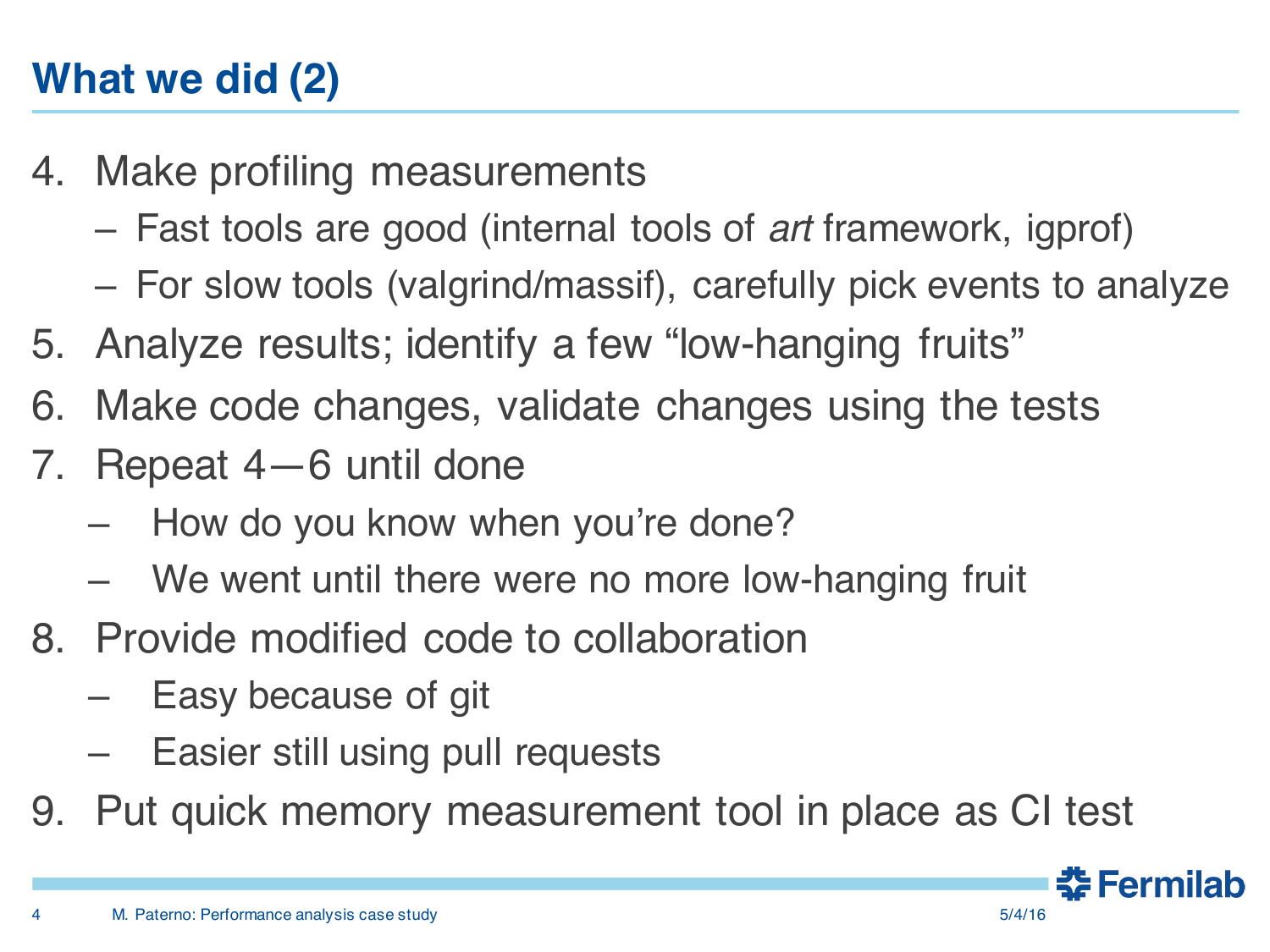#### **Some code patterns we fixed**

- We looked at the *design* and *use* of data structures
	- Some data structures were redesigned to be merged and compacted, e.g.:
		- vector<vector<float>>  $\rightarrow$  vector<float>; possible because the original inner vector is always the same length,
		- replace "parallel maps" with a single map with a structured value type.
	- Some fixes in basic handling of data structures, e.g.:
		- return a conste  $\mu$  map $\lt...$  rather than map $\lt...$ .
- We looked at workflow organization issues.
	- Don't cache results in framework module state.
	- Summarize data as early as possible, and keep only the summary, e.g.
		- simulated particles are dropped ASAP when filtering by volume

<u> 충</u> Fermilab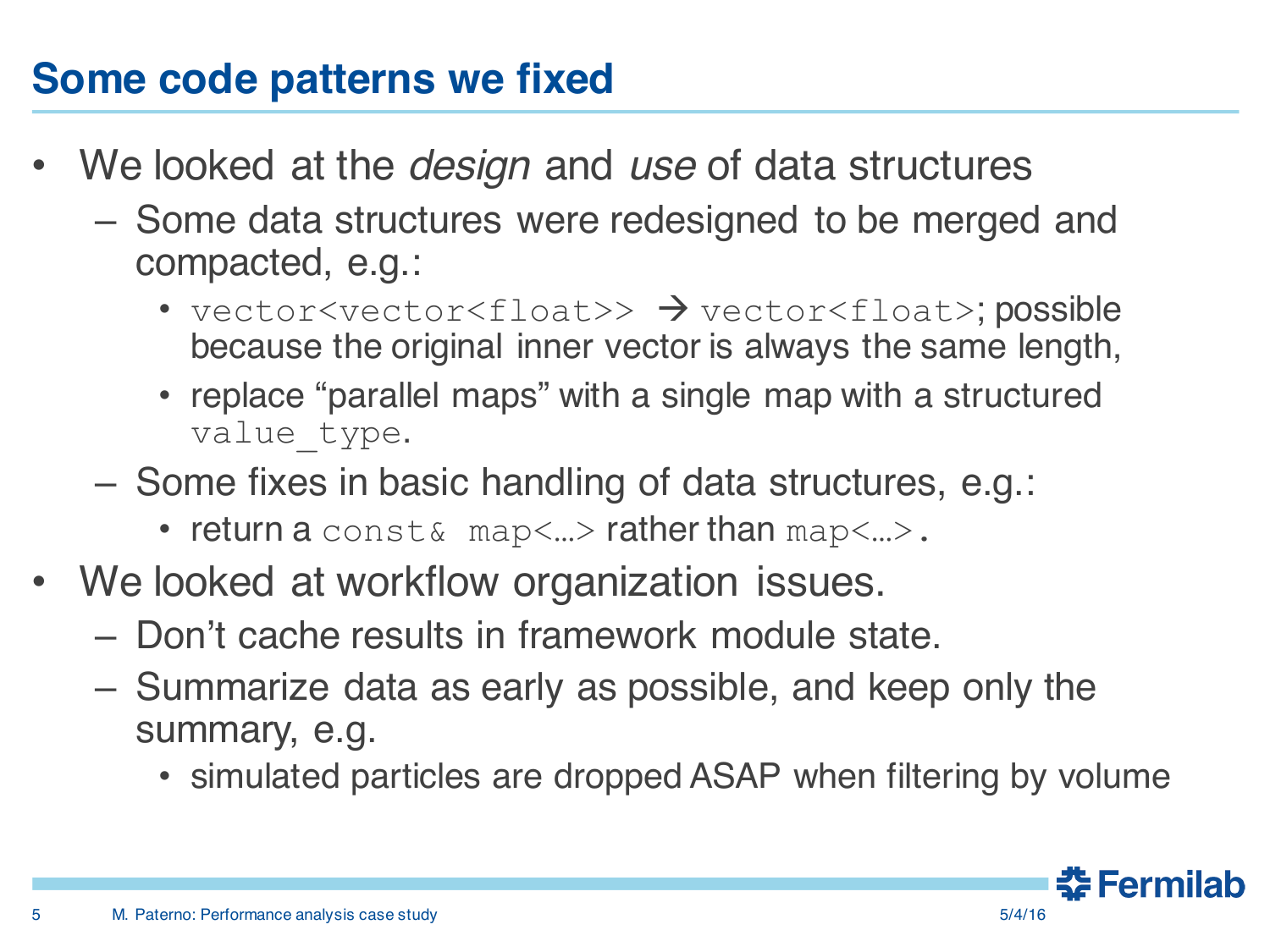#### **How we tested**

- We were only making changes to organization and handling of data structures.
- We were making no changes to "physics algorithms": no changing thresholds, no changing double to float, etc.
- We expected exactly the same output from modified code.
- We needed to do enough testing to convince the experimenters to take the code; they would do their own final validation.
- We wrote framework modules to produce ASCII dumps of reconstruction products, and then *diff*ed the resulting files to verify that no changes were introduced.

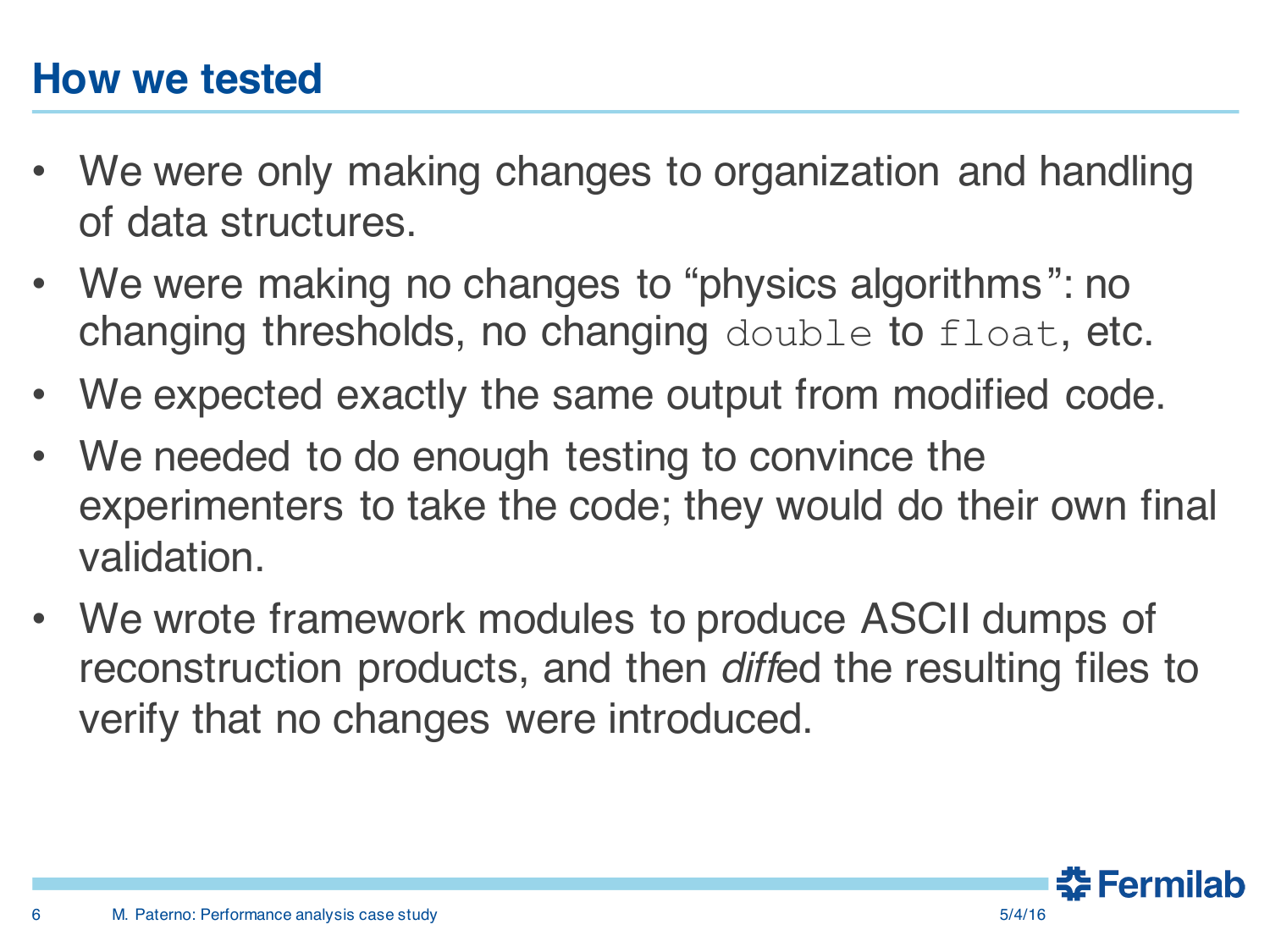## **Summary - performance**



Memory Footprint per g4 Job

- Sample events originally had ~8 GB memory footprint
- After changes, footprint reduced to  $\sim$ 3.6 GB
- Larger scale run needed to reproduce this distribution
- Expected to shift and compress, unclear where that new peak will be.
- Our high-priority effort took about two weeks to complete.

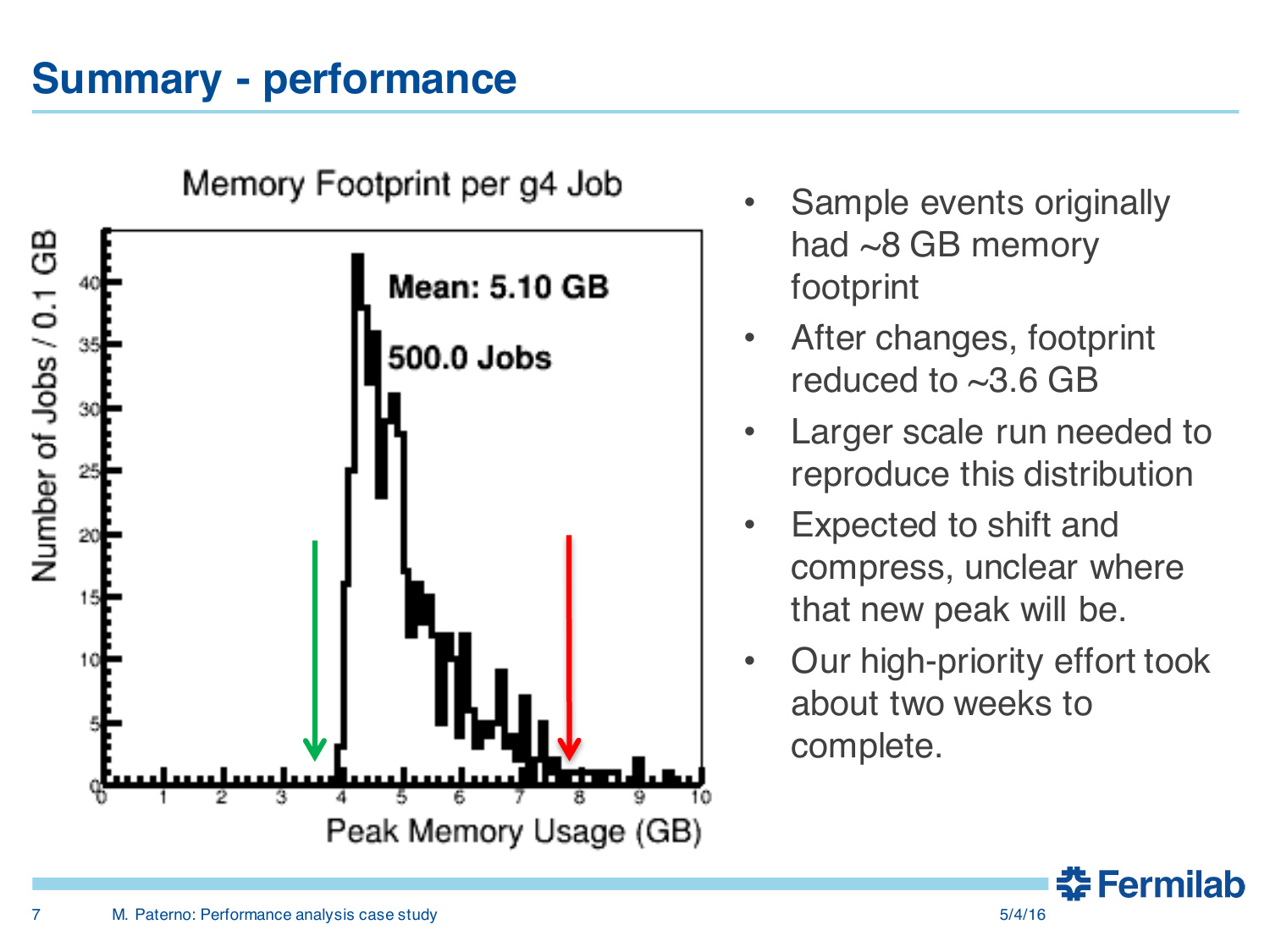## **Lessons learned: technical things**

- Don't clear memory at the front of calls into member functions that cache data.
	- Clear out the cache as soon as the data is not needed
	- Clearing at the front causes the previous event's data to be retained
	- Recommended practice: don't cache data in algorithmic objects
- Complex data structures used for small look-ups cost memory
	- Maps of numbers to vectors
	- Vectors of maps
	- Vectors of vectors
	- Maps when simple linear structures will do
- All of these hurt when the number of live instances goes way up, and this is what happened with the additional particle flux (latent data structure problems)

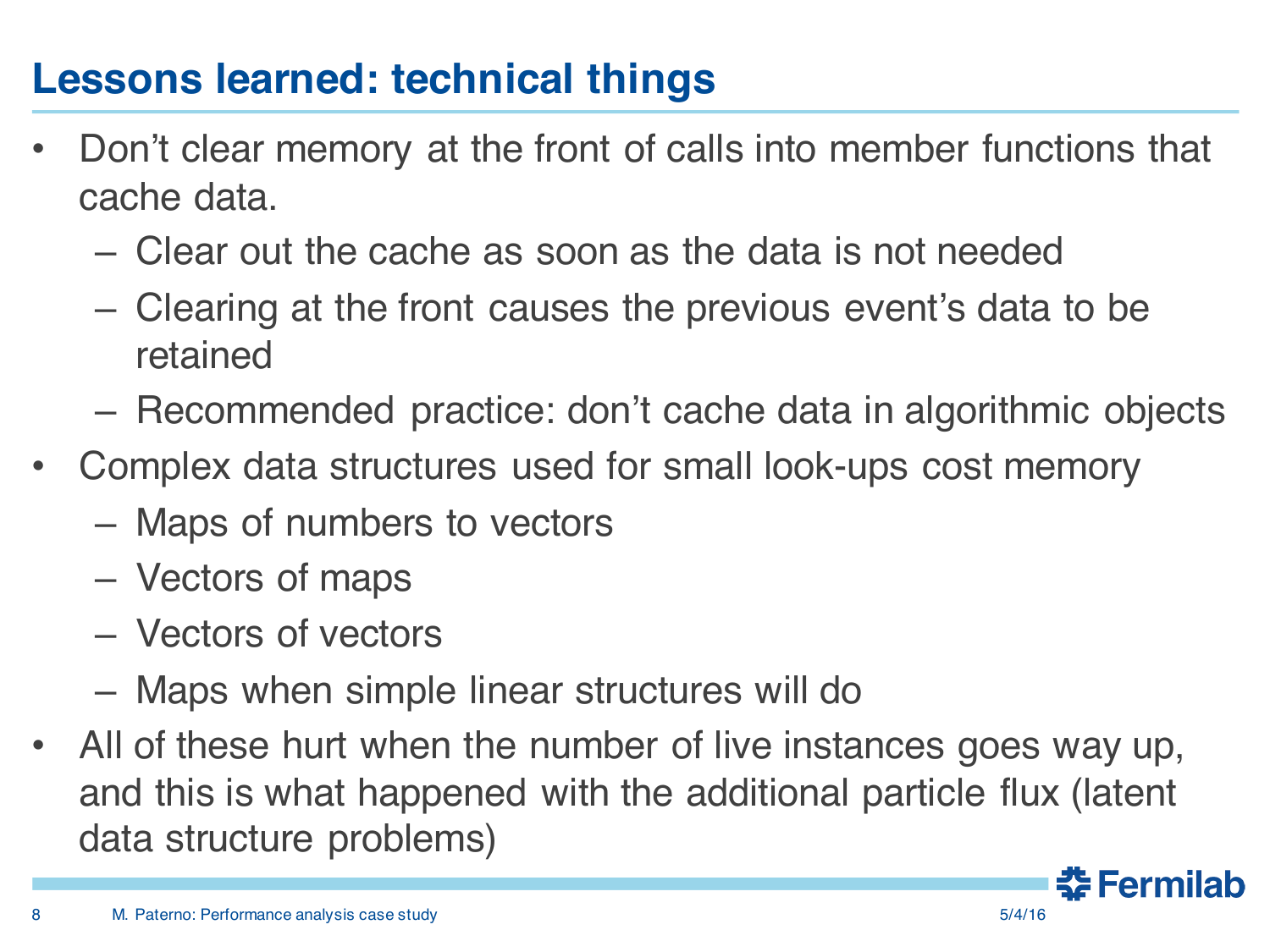# **Lessions learned: process (1)**

- Direct modification of the code was critical for our success.
	- Previous reviews, resulting in a document with recommendations for change, were not as successful.
	- We were able to do this because the experiment needed the fixes, and they needed them quickly.
- Good testing is needed for this kind of work. What constitutes "good" depends on the task, and on who it is done for. Final testing is always in the hands of the experiment.
- CI testing is useful, but not enough.
- We need to catch the design issues earlier to avoid a crisis: better communication, earlier in development.
	- Can we make software development more collaborative, like the development of an analysis?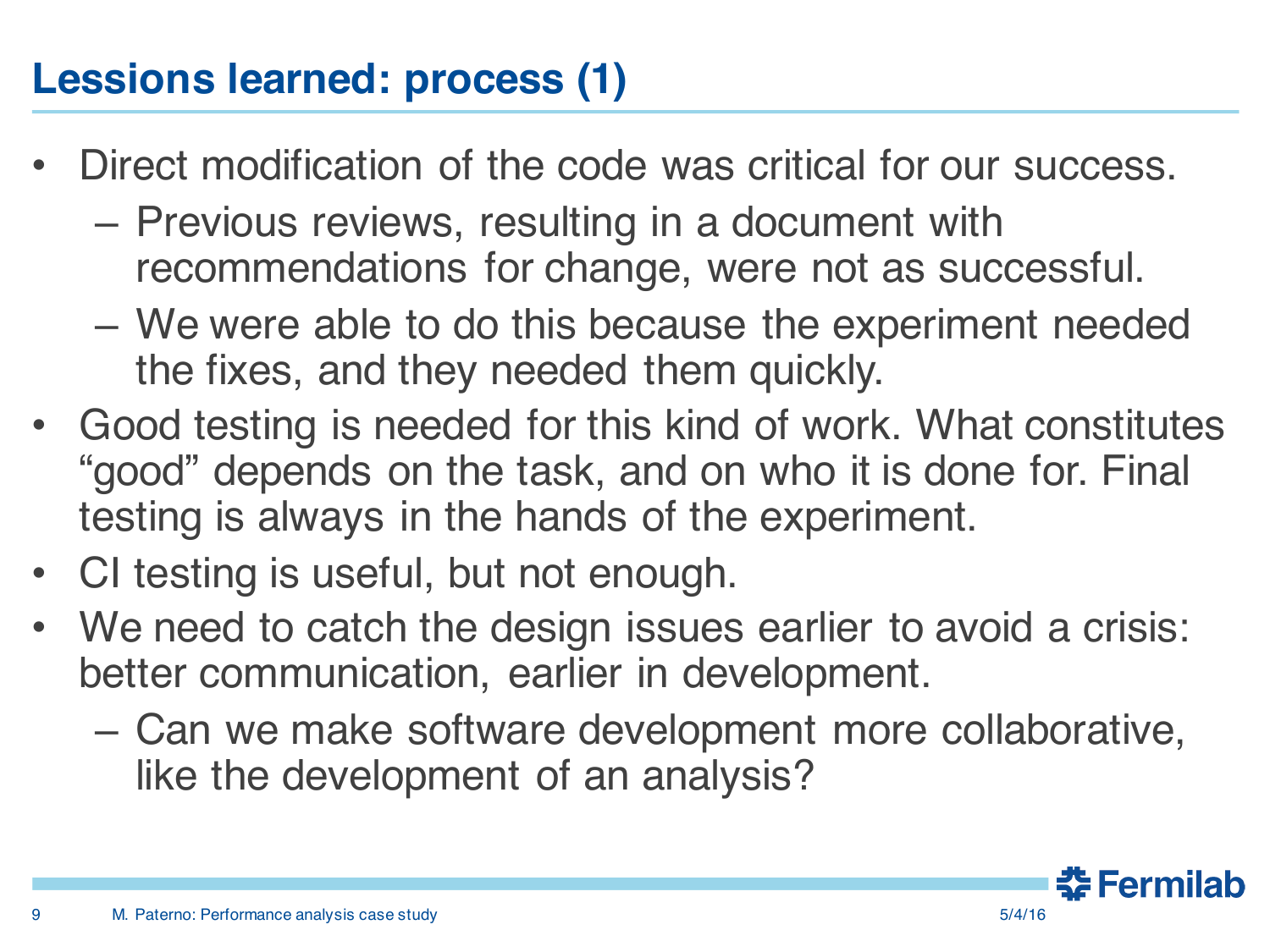#### **Lessons learned: process (2)**

- Knowledge of fundamental features of data structures is important.
	- At least a cartoon-level understand of overhead from vector, that maps are node-based, etc.
- We need to spread this knowledge.
	- To be added to any future *art* or LArSoft course.
	- Give talks at collaboration meetings.
	- This way of making performance improvements (concrete changes done in a short time) motivates people.